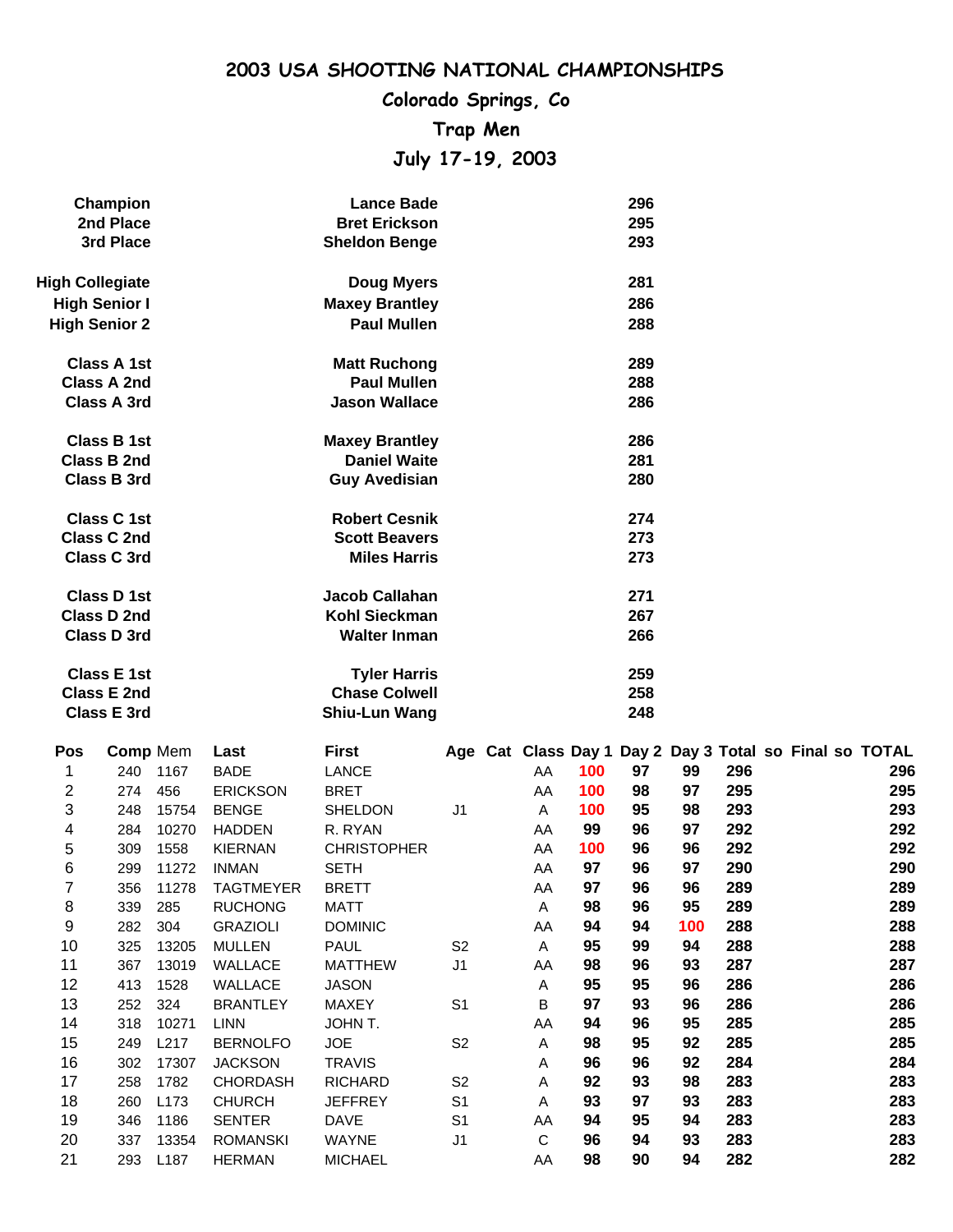| 22       | 397        | 11906            | <b>MYERS</b>                 | <b>DOUG</b>                |                                  | U | Α           | 91       | 96       | 94       | 281        | 281        |
|----------|------------|------------------|------------------------------|----------------------------|----------------------------------|---|-------------|----------|----------|----------|------------|------------|
| 23       | 366        | 16280            | <b>WAITE</b>                 | <b>DANIEL</b>              | J2                               |   | В           | 92       | 96       | 93       | 281        | 281        |
| 24       | 237        | L181             | <b>AVEDISIAN</b>             | <b>GUY</b>                 | S <sub>1</sub>                   |   | В           | 96       | 93       | 91       | 280        | 280        |
| 25       | 230        | 11956            | <b>AGEE</b>                  | <b>JAMES</b>               |                                  |   | AA          | 89       | 93       | 96       | 278        | 278        |
| 26       | 231        | 15083            | <b>ALACANO</b>               | CARSON                     | J2                               |   | В           | 93       | 94       | 91       | 278        | 278        |
| 27       | 305        | 15255            | <b>JOLLIFF</b>               | <b>MAX</b>                 | J2                               |   | Α           | 93       | 92       | 92       | 277        | 277        |
| 28       | 351        | 15777            | <b>SKAGGS</b>                | CARY                       |                                  |   | В           | 92       | 88       | 96       | 276        | 276        |
| 29       | 415        | 13729            | <b>CESNIK</b>                | <b>ROBERT</b>              |                                  |   | С           | 89       | 91       | 94       | 274        | 274        |
| 30       | 244        | L <sub>163</sub> | <b>BEAVERS</b>               | <b>SCOTT</b>               |                                  |   | C           | 96       | 89       | 88       | 273        | 273        |
| 31       | 289        | 15757            | <b>HARRIS</b>                | <b>MILES</b>               | J1                               |   | C           | 91       | 90       | 92       | 273        | 273        |
| 32       | 254        | 18190            | CALLAHAN                     | <b>JACOB</b>               | J2                               |   | D           | 90       | 87       | 94       | 271        | 271        |
| 33       | 262        | 12166            | <b>COWIN</b>                 | <b>ROBERT</b>              |                                  | U | A           | 86       | 91       | 94       | 271        | 271        |
| 34       | 246        | L149             | <b>BEHRENS</b>               | <b>DENNIS</b>              | <b>VET</b>                       |   | C           | 93       | 89       | 89       | 271        | 271        |
| 35       | 340        | 13259            | <b>SCAMARDO</b>              | <b>MATT</b>                | J2                               |   | B           | 87       | 90       | 93       | 270        | 270        |
| 36       | 322        | 18519            | <b>McMILLAN</b>              | <b>MICAH</b>               | J2                               |   | С           | 96       | 87       | 87       | 270        | 270        |
| 37       | 400        | 9960             | <b>DSUBAN</b>                | <b>ANTON</b>               | S <sub>1</sub>                   |   | C           | 89       | 89       | 90       | 268        | 268        |
| 38       | 402        | 12619            | WEGER                        | <b>DWAYNE</b>              |                                  |   | Α           | 87       | 87       | 93       | 267        | 267        |
| 39       | 349        | 16259            | <b>SIECKMANN</b>             | <b>KOHL</b>                | J2                               |   | D           | 85       | 91       | 91       | 267        | 267        |
| 40       | 391        |                  | L00164 HOLTZCLAW             | <b>STEPHEN</b>             |                                  |   | Α           | 92       | 86       | 89       | 267        | 267        |
| 41       | 290        | 15748            | <b>HART</b>                  | <b>CASEY</b>               | J <sub>1</sub>                   |   | C           | 89       | 85       | 92       | 266        | 266        |
| 42       | 300        | 9739             | <b>INMAN</b>                 | <b>WALTER</b>              | <b>VET</b>                       |   | D           | 87       | 86       | 93       | 266        | 266        |
| 43       | 267        | 311              | <b>DIETL</b>                 | <b>CHARLES</b>             | S <sub>2</sub>                   |   | C           | 85       | 87       | 94       | 266        | 266        |
| 44       | 407        | 12426            | <b>BRACCO</b>                | <b>ROBERT</b>              | S <sub>1</sub>                   |   | C           | 89       | 85       | 91       | 265        | 265        |
| 45       | 401        | 13730            | WEGER                        | <b>JOHNNY</b>              | S <sub>2</sub>                   |   | D           | 91       | 90       | 84       | 265        | 265        |
| 46       | 276        | 11413            | <b>FONG</b>                  | <b>KEN</b>                 | S <sub>1</sub>                   |   | $\mathsf C$ | 86       | 89       | 88       | 263        | 263        |
| 47       | 409        | 19491            | SALISBURY                    | <b>MICHAEL</b>             | J2                               |   | C           | 85       | 86       | 92       | 263        | 263        |
| 48       | 306        | 18136            | <b>KABUS</b>                 | <b>BART</b>                | J <sub>1</sub>                   |   | D           | 92       | 83       | 88       | 263        | 263        |
| 49       | 396        | 12459            | <b>DAUENHAUER</b>            | <b>SETH</b>                |                                  |   | C           | 91       | 85       | 86       | 262        | 262        |
| 50       | 403        | 18344            | <b>DENISON</b>               | <b>DREW</b>                | J <sub>1</sub>                   |   | AA          | 84       | 86       | 91       | 261        | 261        |
| 51       | 399        | 15747            | <b>MILLER</b>                | <b>CODY</b>                | J <sub>1</sub>                   |   | $\mathsf C$ | 85       | 84       | 92       | 261        | 261        |
| 52       | 364        | 24306            | VALDEZ                       | <b>RICHARD</b>             | J2                               |   | В           | 86       | 87       | 88       | 261        | 261        |
| 53       | 412        | 13420            | <b>CRAFT</b>                 | <b>JAMES</b>               |                                  | U | AA          | 86       | 86       | 87       | 259        | 259        |
| 54       | 324        | 15513            | <b>MINTER</b>                | <b>CHRIS</b>               | J <sub>1</sub>                   |   | D           | 87       | 83       | 89       | 259        | 259        |
| 55       | 288        | 15756            | <b>HARRIS</b>                | <b>TYLER</b>               | J2                               |   | Е           | 91       | 85       | 83       | 259        | 259        |
| 56       | 261        | 15759            | <b>COLWELL</b>               | <b>CHASE</b>               | J <sub>1</sub>                   |   | E           | 86       | 84       | 88       | 258        | 258        |
| 57       | 378        | 14016            | <b>WILLIAMS</b>              | <b>JOHN CORY</b>           | J2                               |   | В           | 91       | 79       | 87       | 257        | 257        |
| 58       | 283        | 13622            | <b>GRIFFING</b>              | <b>VINCENT</b>             | J2                               |   | C           | 83       | 84       | 90       | 257        | 257        |
| 59       | 388        | 15595            | <b>BROOKE</b>                | <b>VINCENT</b>             |                                  |   | D           | 80       | 85       | 92       | 257        | 257        |
| 60       | 384        | 12278            | <b>WORK</b>                  | SAM                        | S <sub>2</sub>                   |   | C           | 85       | 82       | 90       | 257        | 257        |
| 61       | 292        | 239              | <b>HARTZELL</b>              | <b>DAVID</b>               | S <sub>2</sub>                   |   | C           | 86       | 89       | 82       | 257        | 257        |
| 62       | 314        | 19426            | <b>KRUGER</b>                | <b>KRAIG</b>               |                                  |   | D           | 81       | 86       | 88       | 255        | 255        |
| 63       | 370        | 23978            | WARNER                       | <b>BILLIE</b>              | S <sub>1</sub>                   |   | D           | 83       | 83       | 85       | 251        | 251        |
| 64       | 239        | 1673             | <b>BABER</b>                 | THOMAS M.                  | S <sub>2</sub>                   |   | D           | 85       | 78<br>85 | 85<br>82 | 248<br>248 | 248<br>248 |
| 65<br>66 | 369        | 10556            | <b>WANG</b><br>197989 GORDON | SHIU-LUN<br><b>MALCOLM</b> | S <sub>2</sub><br>S <sub>1</sub> |   | Е<br>D      | 81<br>87 | 76       | 84       | 247        | 247        |
| 67       | 406<br>323 | 12487            | <b>MEARS</b>                 | <b>ROBERT TRAVIS</b>       | J2                               |   | Α           | 87       | 81       | 79       | 247        | 247        |
| 68       | 313        | 2026             | <b>KRUGER</b>                | DAVID H.                   | S <sub>1</sub>                   |   | D           | 76       | 81       | 89       | 246        | 246        |
| 69       | 410        | 13264            | <b>KULCAK</b>                | LOGAN                      | J2                               |   | E           | 74       | 89       | 83       | 246        | 246        |
| 70       | 405        | 9041             | <b>NOVINSKI</b>              | <b>CLETUS</b>              | S <sub>2</sub>                   |   | D           | 85       | 69       | 85       | 239        | 239        |
| 71       | 335        | 1317             | <b>PLAUNT</b>                | JAMES R                    | S <sub>2</sub>                   |   | C           | 90       | 82       | 66       | 238        | 238        |
| 72       | 321        | 18047            | <b>MATULICH</b>              | <b>RICK</b>                |                                  |   | D           | 73       | 82       | 78       | 233        | 233        |
| 73       | 360        | 13629            | <b>TILLMAN</b>               | <b>JIMMY</b>               | J2                               |   | $\mathbf C$ | 78       | 64       | 81       | 223        | 223        |
| 74       | 251        | 19500            | <b>BOLCH</b>                 | <b>BEAU</b>                | J2                               |   | В           | 78       | 75       | 81       | 234        | 234        |
| 75       | 392        | 15749            | <b>HELLARD</b>               | <b>JONATHAN</b>            | J2                               |   | $\mathbf C$ | 72       | 73       | 93       | 238        | 238        |
| 76       | 332        | 1758             | <b>PERRY</b>                 | <b>TIMMY</b>               | S <sub>1</sub>                   |   | E           | 77       | 76       | 83       | 236        | 236        |
| 77       | 234        | 24095            | AMES                         | <b>ALEX</b>                | J3                               |   | $\mathsf C$ | 74       | 79       | 79       | 232        | 232        |
| 78       | 273        | 13862            | <b>DYER</b>                  | <b>RADY</b>                | S <sub>1</sub>                   |   | D           | 76       | 77       | 76       | 229        | 229        |
|          |            |                  |                              |                            |                                  |   |             |          |          |          |            |            |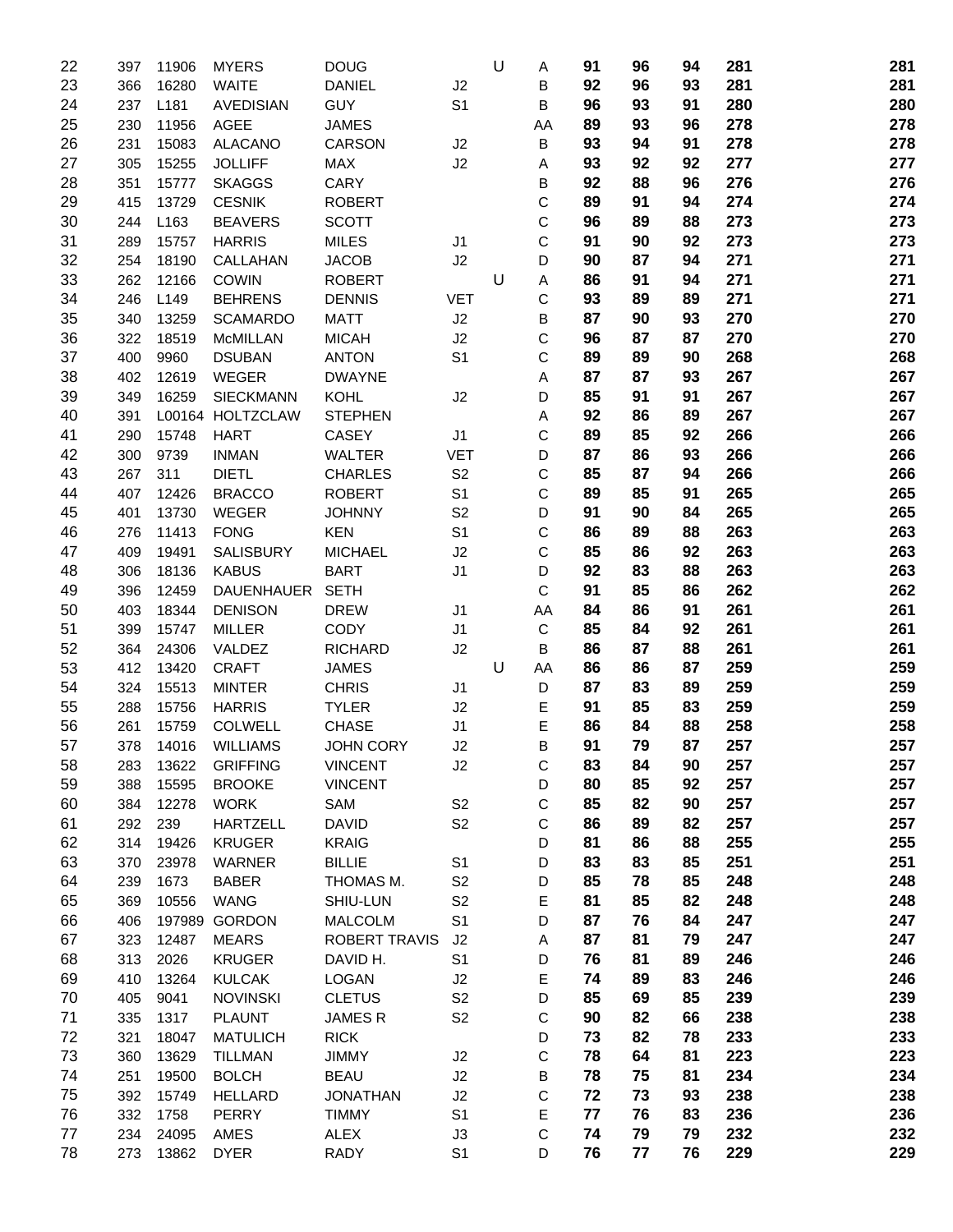| 79 | 285 | 13251 | <b>HANCOCK</b>   | JIM           | J2             |   | B  | 71 | 77 | 83         | 231 | 231 |
|----|-----|-------|------------------|---------------|----------------|---|----|----|----|------------|-----|-----|
| 80 | 393 | 24283 | <b>BURROUGHS</b> | <b>CLARK</b>  | J2             |   | E  | 79 | 69 | 80         | 228 | 228 |
| 81 | 279 | 24243 | <b>GONZALES</b>  | <b>DEVIN</b>  | J3             |   | AA | 66 | 75 | 67         | 208 | 208 |
| 82 | 379 | 24307 | <b>WINGATE</b>   | JAY           | J3             |   | E. | 75 | 71 | 81         | 227 | 227 |
| 83 | 353 | 17604 | <b>SMILEY</b>    | <b>CALVIN</b> | J2             |   | D  | 72 | 74 | 68         | 214 | 214 |
| 84 | 372 | 9149  | <b>WEBB</b>      | <b>NOAH</b>   | S <sub>2</sub> |   | В  | 65 | 68 | 78         | 211 | 211 |
| 85 | 371 | 18631 | <b>WARNER</b>    | <b>SKYLAR</b> | J3             |   | Е  | 66 | 68 | 70         | 204 | 204 |
| 86 | 414 | 9905  | <b>CHIANG</b>    | SAI           | S <sub>1</sub> |   | Е  | 72 | 49 | 78         | 199 | 199 |
| 87 | 238 | 24098 | <b>AYERS</b>     | <b>JASON</b>  | J <sub>2</sub> |   | Е  | 63 | 61 | 69         | 193 | 193 |
| 88 | 389 | 24266 | <b>BUSTOS</b>    | <b>TONY</b>   |                | U | С  | 86 | 83 | <b>DNF</b> | 169 | 169 |

# **Colorado Springs, Co**

**Junior Men's Trap**

**July 17-19, 2003**

| Champion  | <b>Sheldon Benge</b>   | $293 + 23 = 316$ |
|-----------|------------------------|------------------|
| 2nd Place | <b>Matthew Wallace</b> | $287 + 25 = 312$ |
| 3rd Place | Wayne Romanski         | $283 + 23 = 306$ |

| High J2 | <b>Daniel Waite</b> | 281 |
|---------|---------------------|-----|
| High J3 | <b>Alex Ames</b>    | 232 |

| Pos | Comp |       | Last             | <b>First</b>         | Age            |             |     | Cat Class Day 1 Day 2 |    |     |    | Day 3 Total so Final so TOTAL |
|-----|------|-------|------------------|----------------------|----------------|-------------|-----|-----------------------|----|-----|----|-------------------------------|
| 1   | 248  | 15754 | <b>BENGE</b>     | SHELDON              | J <sub>1</sub> | A           | 100 | 95                    | 98 | 293 | 23 | 316                           |
| 2   | 367  | 13019 | WALLACE          | <b>MATTHEW</b>       | J <sub>1</sub> | AA          | 98  | 96                    | 93 | 287 | 25 | 312                           |
| 3   | 337  | 13354 | <b>ROMANSKI</b>  | <b>WAYNE</b>         | J <sub>1</sub> | $\mathsf C$ | 96  | 94                    | 93 | 283 | 23 | 306                           |
| 4   | 366  | 16280 | <b>WAITE</b>     | <b>DANIEL</b>        | J2             | В           | 92  | 96                    | 93 | 281 | 21 | 302                           |
| 5   | 231  | 15083 | <b>ALACANO</b>   | <b>CARSON</b>        | J2             | B           | 93  | 94                    | 91 | 278 | 23 | 301                           |
| 6   | 305  | 15255 | <b>JOLLIFF</b>   | <b>MAX</b>           | J2             | Α           | 93  | 92                    | 92 | 277 | 23 | 300                           |
| 7   | 289  | 15757 | <b>HARRIS</b>    | <b>MILES</b>         | J <sub>1</sub> | С           | 91  | 90                    | 92 | 273 |    | 273                           |
| 8   | 254  | 18190 | CALLAHAN         | <b>JACOB</b>         | J2             | D           | 90  | 87                    | 94 | 271 |    | 271                           |
| 9   | 340  | 13259 | <b>SCAMARDO</b>  | <b>MATT</b>          | J2             | В           | 87  | 90                    | 93 | 270 |    | 270                           |
| 10  | 322  | 18519 | <b>McMILLAN</b>  | <b>MICAH</b>         | J2             | C           | 96  | 87                    | 87 | 270 |    | 270                           |
| 11  | 349  | 16259 | <b>SIECKMANN</b> | <b>KOHL</b>          | J2             | D           | 85  | 91                    | 91 | 267 |    | 267                           |
| 12  | 290  | 15748 | <b>HART</b>      | <b>CASEY</b>         | J <sub>1</sub> | C           | 89  | 85                    | 92 | 266 |    | 266                           |
| 13  | 409  | 19491 | SALISBURY        | <b>MICHAEL</b>       | J2             | С           | 85  | 86                    | 92 | 263 |    | 263                           |
| 14  | 306  | 18136 | <b>KABUS</b>     | <b>BART</b>          | J <sub>1</sub> | D           | 92  | 83                    | 88 | 263 |    | 263                           |
| 15  | 403  | 18344 | <b>DENISON</b>   | <b>DREW</b>          | J <sub>1</sub> | AA          | 84  | 86                    | 91 | 261 |    | 261                           |
| 16  | 399  | 15747 | <b>MILLER</b>    | <b>CODY</b>          | J <sub>1</sub> | $\mathsf C$ | 85  | 84                    | 92 | 261 |    | 261                           |
| 17  | 364  | 24306 | VALDEZ           | <b>RICHARD</b>       | J2             | B           | 86  | 87                    | 88 | 261 |    | 261                           |
| 18  | 324  | 15513 | <b>MINTER</b>    | <b>CHRIS</b>         | J <sub>1</sub> | D           | 87  | 83                    | 89 | 259 |    | 259                           |
| 19  | 288  | 15756 | <b>HARRIS</b>    | <b>TYLER</b>         | J2             | E           | 91  | 85                    | 83 | 259 |    | 259                           |
| 20  | 261  | 15759 | <b>COLWELL</b>   | <b>CHASE</b>         | J <sub>1</sub> | E           | 86  | 84                    | 88 | 258 |    | 258                           |
| 21  | 378  | 14016 | <b>WILLIAMS</b>  | <b>JOHN CORY</b>     | J2             | B           | 91  | 79                    | 87 | 257 |    | 257                           |
| 22  | 283  | 13622 | <b>GRIFFING</b>  | <b>VINCENT</b>       | J2             | С           | 83  | 84                    | 90 | 257 |    | 257                           |
| 23  | 323  | 12487 | <b>MEARS</b>     | <b>ROBERT TRAVIS</b> | J2             | Α           | 87  | 81                    | 79 | 247 |    | 247                           |
| 24  | 410  | 13264 | <b>KULCAK</b>    | <b>LOGAN</b>         | J2             | E           | 74  | 89                    | 83 | 246 |    | 246                           |
| 25  | 360  | 13629 | <b>TILLMAN</b>   | <b>JIMMY</b>         | J2             | C           | 78  | 64                    | 81 | 223 |    | 223                           |
| 26  | 251  | 19500 | <b>BOLCH</b>     | <b>BEAU</b>          | J2             | В           | 78  | 75                    | 81 | 234 |    | 234                           |
| 27  | 392  | 15749 | <b>HELLARD</b>   | <b>JONATHAN</b>      | J2             | С           | 72  | 73                    | 93 | 238 |    | 238                           |
| 28  | 234  | 24095 | <b>AMES</b>      | <b>ALEX</b>          | J3             | С           | 74  | 79                    | 79 | 232 |    | 232                           |
| 29  | 285  | 13251 | <b>HANCOCK</b>   | <b>JIM</b>           | J2             | В           | 71  | 77                    | 83 | 231 |    | 231                           |
| 30  | 393  | 24283 | <b>BURROUGHS</b> | <b>CLARK</b>         | J2             | E           | 79  | 69                    | 80 | 228 |    | 228                           |
| 31  | 279  | 24243 | <b>GONZALES</b>  | <b>DEVIN</b>         | J3             | AA          | 66  | 75                    | 67 | 208 |    | 208                           |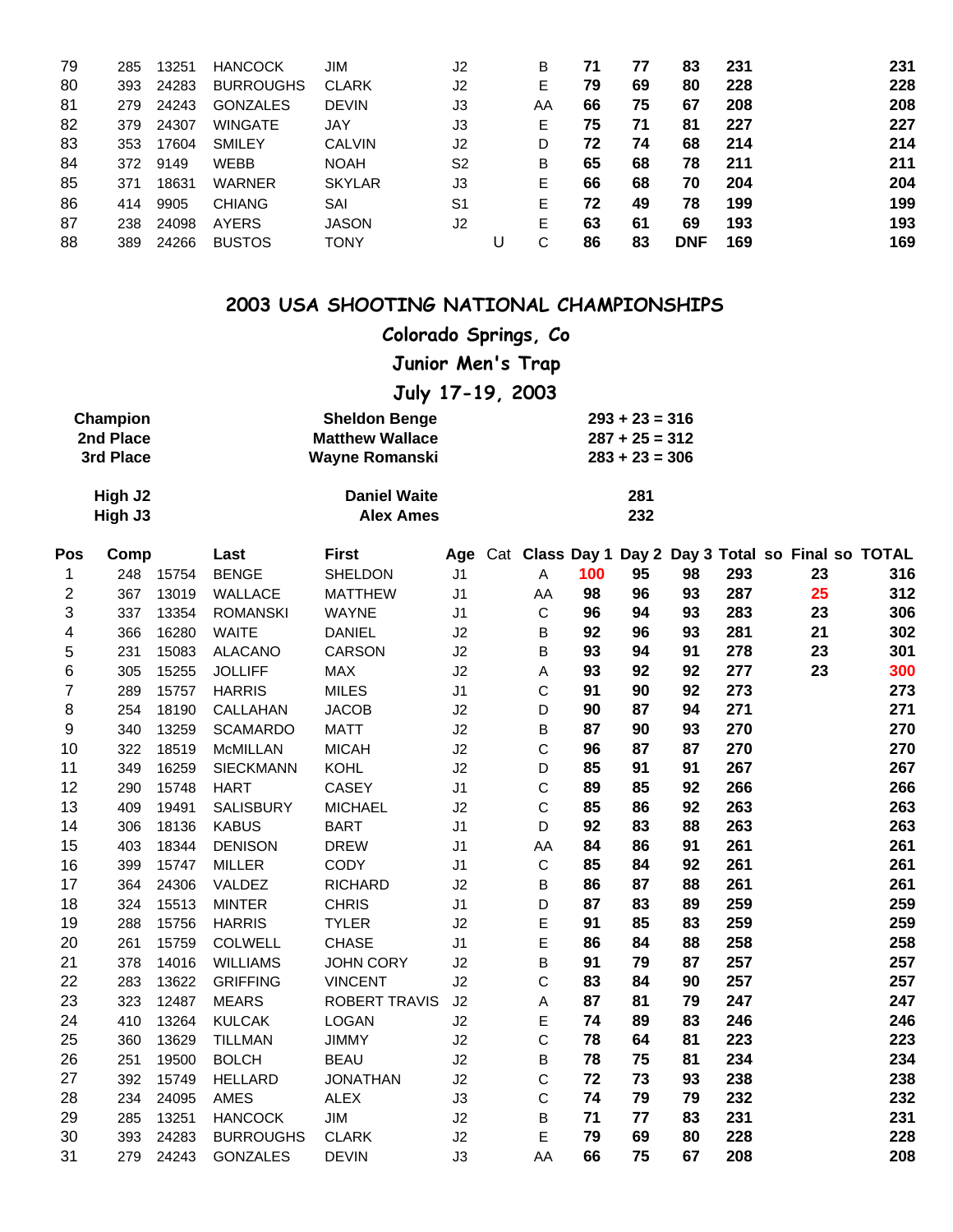| 32 |       | 379 24307 | WINGATE          | JAY           | J3. | F. | -75 | - 71 | -81    | - 227 | 227 |
|----|-------|-----------|------------------|---------------|-----|----|-----|------|--------|-------|-----|
| 33 |       |           | 353 17604 SMILEY | CALVIN        |     | D. | 72  | 74   | 68 214 |       | 214 |
| 34 | - 371 | 18631     | WARNER           | <b>SKYLAR</b> |     | E  | 66  | 68   | 70     | 204   | 204 |
| 35 |       |           | 238 24098 AYERS  | <b>JASON</b>  |     | E. | -63 | 61   | 69     | 193   | 193 |

#### **Colorado Springs, Co**

**Women's Trap**

**July 17-19, 2003**

| Champion    | <b>Terri Dewitt</b>  | $290 + 24 = 314$ |
|-------------|----------------------|------------------|
| 2nd Place   | <b>Whitley Loper</b> | $282 + 24 + 306$ |
| 3rd Place   | <b>Lacy Holtz</b>    | $279 + 22 = 301$ |
| Class B 1st | Mimi Wilfong         | 264              |
| Class D 1st | <b>Kelly Doll</b>    | 267              |

**Class E 1st Jennifer Smith 205**

| <b>Pos</b> |     | Comp Mem# Last |                    | <b>First</b>    | Aqe            | Cat | Class Day 1 |    |    |    |     |             |    | Day 2 Day 3 Total so Final so TOTAL |  |
|------------|-----|----------------|--------------------|-----------------|----------------|-----|-------------|----|----|----|-----|-------------|----|-------------------------------------|--|
|            | 265 | 455            | <b>DEWITT</b>      | TERRI           |                | W   | AA          | 99 | 96 | 95 | 290 |             | 24 | 314                                 |  |
| 2          | 319 | 12118          | <b>LOPER</b>       | WHITLEY         | J <sub>2</sub> | W   | A           | 97 | 90 | 95 | 282 |             | 24 | 306                                 |  |
| 3          | 297 | 10563          | <b>HOLTZ</b>       | <b>LACY</b>     |                | W   | AA          | 92 | 91 | 96 | 279 |             | 22 | 301                                 |  |
| 4          | 264 | 454            | <b>DEMENT</b>      | JOETTA          |                | W   | AA          | 96 | 90 | 90 | 276 |             | 23 | 299                                 |  |
| 5          | 394 | 11947          | <b>DORMAN</b>      | <b>MANDY</b>    | J1             | W   | AA          | 89 | 88 | 94 | 271 |             | 21 | 292                                 |  |
| 6          | 334 | 18615          | <b>PIPPIN</b>      | <b>GOLDIE</b>   | J1             | W   | E.          | 89 | 84 | 94 | 267 | 3           | 20 | 287                                 |  |
|            | 268 | 445            | <b>DOLL</b>        | <b>KELLY</b>    |                | W   | D           | 85 | 92 | 90 | 267 | $\mathbf 2$ |    | 267                                 |  |
| 8          | 375 | 18202          | <b>WILFONG</b>     | MIMI            | J <sub>1</sub> | W   | В           | 85 | 89 | 90 | 264 |             |    | 264                                 |  |
| 9          | 352 | 23053          | <b>SLEDGE</b>      | <b>SUSAN</b>    | J2             | W   | D           | 88 | 89 | 87 | 264 |             |    | 264                                 |  |
| 10         | 341 | 360            | <b>SCHAD</b>       | <b>ELLIE</b>    |                | W   | B           | 84 | 85 | 84 | 253 |             |    | 253                                 |  |
| 11         | 350 | 13036          | <b>SIMPSON</b>     | <b>EMMA</b>     | J1             | W   | C           | 84 | 77 | 89 | 250 |             |    | 250                                 |  |
| 12         | 259 | 17971          | <b>CHRISTENSON</b> | <b>KACIE</b>    | J1             | W   | C           | 80 | 73 | 75 | 228 |             |    | 228                                 |  |
| 13         | 354 | 17337          | <b>SMITH</b>       | <b>JENNIFER</b> | J1             | W   | E.          | 71 | 66 | 68 | 205 |             |    | 205                                 |  |
| 14         | 315 | 13265          | <b>KULCAK</b>      | LAUREN          | J1             | W   | E           | 64 | 72 | 69 | 205 |             |    | 205                                 |  |
| 15         | 408 | 18614          | <b>MCLEAN</b>      | <b>JENNA</b>    | J2             | W   | E.          | 74 | 67 | 63 | 204 |             |    | 204                                 |  |
| 16         | 377 | 13627          | <b>WILLIAMS</b>    | <b>KELSEY</b>   | J2             | W   | D           | 51 | 41 | 48 | 140 |             |    | 140                                 |  |

\*Three Point penalty per rule #9.6.1.2 (Absent)

#### **2003 USA SHOOTING NATIONAL CHAMPIONSHIPS**

### **Colorado Springs, Co**

**Junior Women's Trap**

#### **July 17-19, 2003**

| Champion                      | <b>Whitley Loper</b> | $282 + 21 = 303$                      |                       |
|-------------------------------|----------------------|---------------------------------------|-----------------------|
| 2nd Place                     | <b>Mandy Dorman</b>  | $271 + 21 = 292$                      |                       |
| 3rd Place                     | <b>Goldie Pippin</b> | $267 + 24 = 291$                      |                       |
| High J <sub>2</sub>           | <b>Susan Sledge</b>  | 264                                   |                       |
| <b>Pos</b><br>Comp Mem # Last | <b>First</b>         | Age Cat Class Day 1 Day 2 Day 3 Total | <b>Final so TOTAL</b> |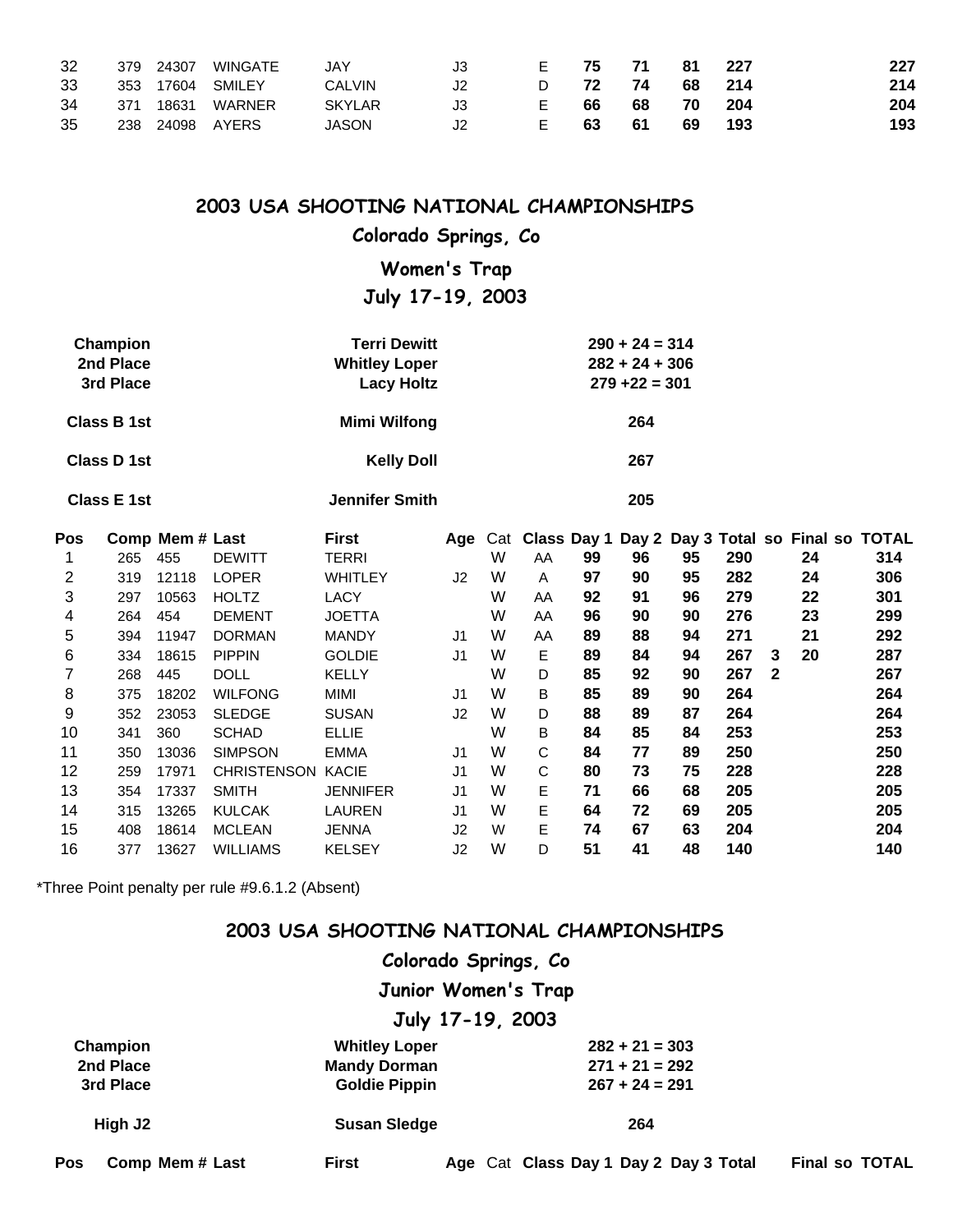| 1  | 319 | 12118 | <b>LOPER</b>       | WHITLEY       | J2             | W | A  | 97 | 90 | 95 | 282 | 21 | 303 |
|----|-----|-------|--------------------|---------------|----------------|---|----|----|----|----|-----|----|-----|
| 2  | 394 | 11947 | <b>DORMAN</b>      | <b>MANDY</b>  | J1             | W | AA | 89 | 88 | 94 | 271 | 21 | 292 |
| 3  | 334 | 18615 | <b>PIPPIN</b>      | <b>GOLDIE</b> | J <sub>1</sub> | W | E  | 89 | 84 | 94 | 267 | 24 | 291 |
| 4  | 352 | 23053 | <b>SLEDGE</b>      | <b>SUSAN</b>  | J2             | W | D  | 88 | 89 | 87 | 264 | 25 | 289 |
| 5  | 375 | 18202 | <b>WILFONG</b>     | MIMI          | J1             | W | в  | 85 | 89 | 90 | 264 | 22 | 286 |
| 6  | 350 | 13036 | <b>SIMPSON</b>     | <b>EMMA</b>   | J <sub>1</sub> | W | C  | 84 | 77 | 89 | 250 | 22 | 272 |
| 7  | 259 | 17971 | <b>CHRISTENSON</b> | KACIE         | J1             | W | C  | 80 | 73 | 75 | 228 |    | 228 |
| 8  | 354 | 17337 | <b>SMITH</b>       | JENNIFER      | J1             | W | Е  | 71 | 66 | 68 | 205 |    | 205 |
| 9  | 315 | 13265 | <b>KULCAK</b>      | LAUREN        | J <sub>1</sub> | W | Е  | 64 | 72 | 69 | 205 |    | 205 |
| 10 | 408 | 18614 | <b>MCLEAN</b>      | <b>JENNA</b>  | J2             | W | Е  | 74 | 67 | 63 | 204 |    | 204 |
| 11 | 377 | 13627 | <b>WILLIAMS</b>    | <b>KELSEY</b> | J2             | W | D  | 51 | 41 | 48 | 140 |    | 140 |
|    |     |       |                    |               |                |   |    |    |    |    |     |    |     |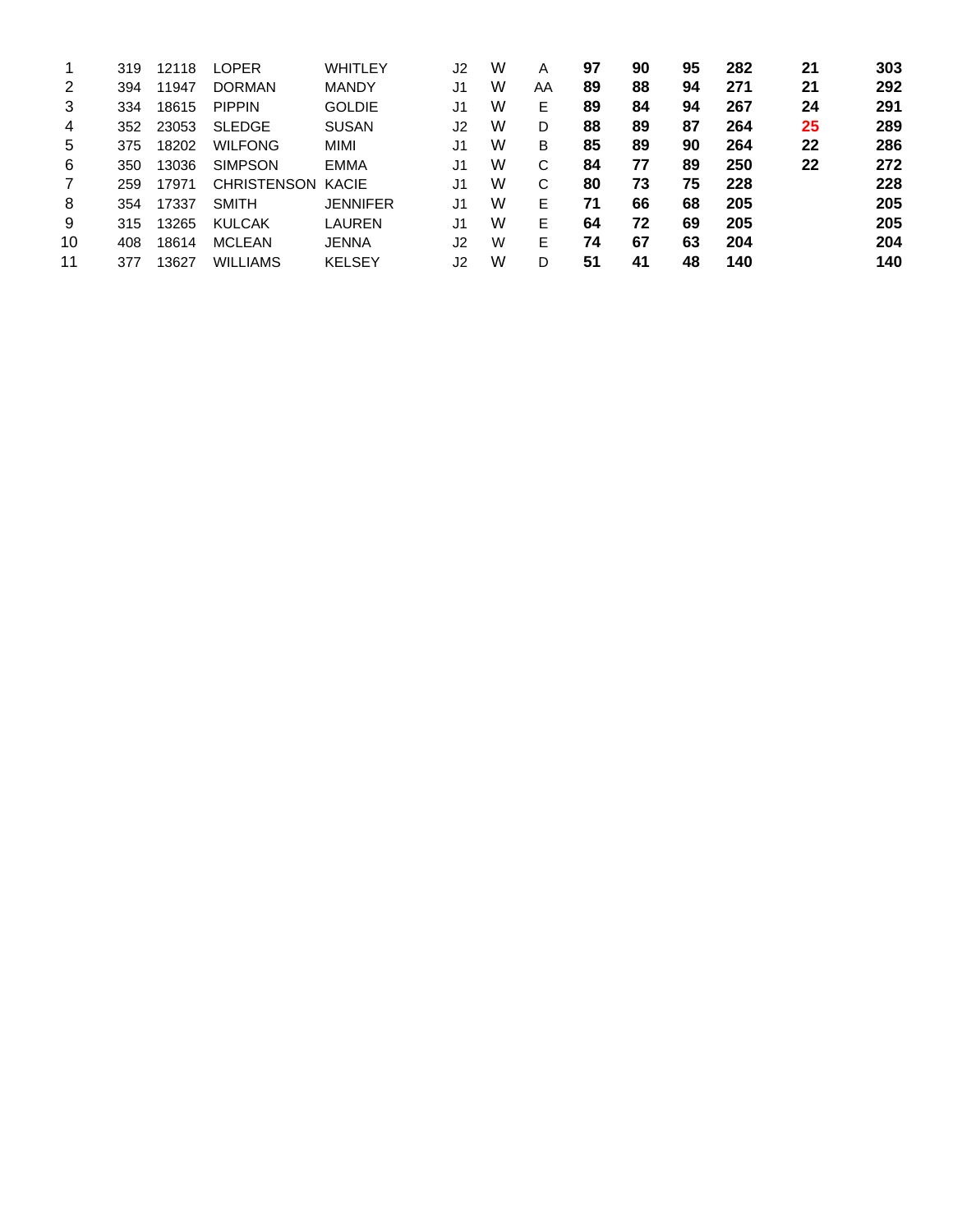**Colorado Springs, Co Double Trap Men July 14-15, 2003**

| <b>Champion</b>    | <b>Glenn Eller</b>     | $283 + 47 = 330$ |
|--------------------|------------------------|------------------|
| 2nd Place          | <b>Jeffrey Holguin</b> | $275 + 48 = 323$ |
| 3rd Place          | <b>Bill Keever</b>     | $276 + 46 = 322$ |
| High Senior I      | <b>Rady Dyer</b>       | 234              |
| <b>Class B 1st</b> | <b>James Agee</b>      | 256              |
| Class B 2nd        | <b>Matthew Drexler</b> | 251              |
| Class C 1st        | <b>Mark Billings</b>   | 249              |
| Class D 1st        | <b>Rady Dyer</b>       | 234              |
| Class D 2nd        | <b>Walter Inman</b>    | 229              |
| <b>Class E 1st</b> | <b>Bart Kabus</b>      | 232              |

| Pos            | Comp | Last            | First             |                |   |             |     |     |     |              |    | Age Cat Class Day 1 Day 2 Total so Final TOTAL so |              |
|----------------|------|-----------------|-------------------|----------------|---|-------------|-----|-----|-----|--------------|----|---------------------------------------------------|--------------|
| 1              | 398  | <b>ELLER</b>    | <b>GLENN</b>      |                | U | AA          | 142 | 141 | 283 |              | 47 | 330                                               |              |
| $\mathbf{2}$   | 296  | <b>HOLGUIN</b>  | <b>JEFFREY</b>    |                |   | AA          | 137 | 138 | 275 |              | 48 | 323                                               |              |
| 3              | 307  | <b>KEEVER</b>   | <b>BILL</b>       |                |   | AA          | 140 | 136 | 276 |              | 46 | 322                                               |              |
| 4              | 240  | <b>BADE</b>     | LANCE             |                |   | AA          | 134 | 139 | 273 |              | 47 | 320                                               | 4            |
| 5              | 231  | <b>ALACANO</b>  | <b>CARSON</b>     | J2             |   | B           | 134 | 141 | 275 |              | 45 | 320                                               | $\mathbf{3}$ |
| $\,6$          | 293  | <b>HERMAN</b>   | <b>MICHAEL</b>    |                |   | A           | 134 | 136 | 270 | 4            | 43 | 313                                               |              |
| $\overline{7}$ | 282  | <b>GRAZIOLI</b> | <b>DOMINIC</b>    |                |   | AA          | 134 | 136 | 270 | $\mathbf{3}$ |    |                                                   |              |
| 8              | 404  | <b>ALCORIZA</b> | <b>DAVID</b>      |                |   | AA          | 131 | 138 | 269 |              |    |                                                   |              |
| 9              | 390  | <b>RICHMOND</b> | <b>JOSHUA</b>     | J1             |   | B           | 128 | 136 | 264 |              |    |                                                   |              |
| 10             | 348  | <b>SIDOREK</b>  | <b>COREY</b>      | J2             |   | B           | 121 | 136 | 257 |              |    |                                                   |              |
| 11             | 230  | AGEE            | <b>JAMES</b>      |                |   | $\sf B$     | 136 | 120 | 256 |              |    |                                                   |              |
| 12             | 320  | <b>MARSHALL</b> | <b>BRYAN</b>      |                |   | AA          | 129 | 125 | 254 |              |    |                                                   |              |
| 13             | 269  | <b>DREXLER</b>  | <b>MATTHEW</b>    | J1             |   | B           | 119 | 132 | 251 |              |    |                                                   |              |
| 14             | 250  | <b>BILLINGS</b> | <b>MARK</b>       | J <sub>2</sub> |   | C           | 117 | 132 | 249 |              |    |                                                   |              |
| 15             | 288  | <b>HARRIS</b>   | <b>TYLER</b>      | J2             |   | AA          | 119 | 123 | 242 |              |    |                                                   |              |
| 16             | 273  | <b>DYER</b>     | <b>RADY</b>       | S <sub>1</sub> |   | D           | 116 | 118 | 234 |              |    |                                                   |              |
| 17             | 306  | <b>KABUS</b>    | <b>BART</b>       | J1             |   | E           | 114 | 118 | 232 |              |    |                                                   |              |
| 18             | 289  | <b>HARRIS</b>   | <b>MILES</b>      | J1             |   | AA          | 108 | 124 | 232 |              |    |                                                   |              |
| 19             | 283  | <b>GRIFFING</b> | <b>VINCENT</b>    | J2             |   | E           | 114 | 115 | 229 |              |    |                                                   |              |
| 20             | 300  | <b>INMAN</b>    | <b>WALTER</b>     | <b>VET</b>     |   | D           | 112 | 117 | 229 |              |    |                                                   |              |
| 21             | 401  | <b>WEGER</b>    | <b>JOHNNY</b>     | S <sub>2</sub> |   | D           | 111 | 116 | 227 |              |    |                                                   |              |
| 22             | 323  | <b>MEARS</b>    | <b>ROBERT TRA</b> | J2             |   | B           | 109 | 111 | 220 |              |    |                                                   |              |
| 23             | 278  | <b>GEARHART</b> | <b>BYRCE</b>      | J3             |   | $\mathsf C$ | 101 | 118 | 219 |              |    |                                                   |              |
| 24             | 384  | <b>WORK</b>     | SAM               | S <sub>2</sub> |   | D           | 104 | 112 | 216 |              |    |                                                   |              |
| 25             | 330  | <b>PATTON</b>   | <b>GREGORY</b>    | J2             |   | C           | 97  | 118 | 215 |              |    |                                                   |              |
| 26             | 378  | <b>WILLIAMS</b> | <b>JOHN CORY</b>  | J2             |   | E           | 102 | 106 | 208 |              |    |                                                   |              |
| 27             | 295  | <b>HOGAN</b>    | <b>QUENTIN</b>    | S <sub>1</sub> |   | D           | 97  | 108 | 205 |              |    |                                                   |              |
| 28             | 324  | <b>MINTER</b>   | <b>CHRIS</b>      | J1             |   | D           | 90  | 114 | 204 |              |    |                                                   |              |
| 29             | 400  | <b>DSUBAN</b>   | ANTON JOHN S1     |                |   | E           | 107 | 92  | 199 |              |    |                                                   |              |

**2003 USA SHOOTING NATIONAL CHAMPIONSHIPS Colorado Springs, Co**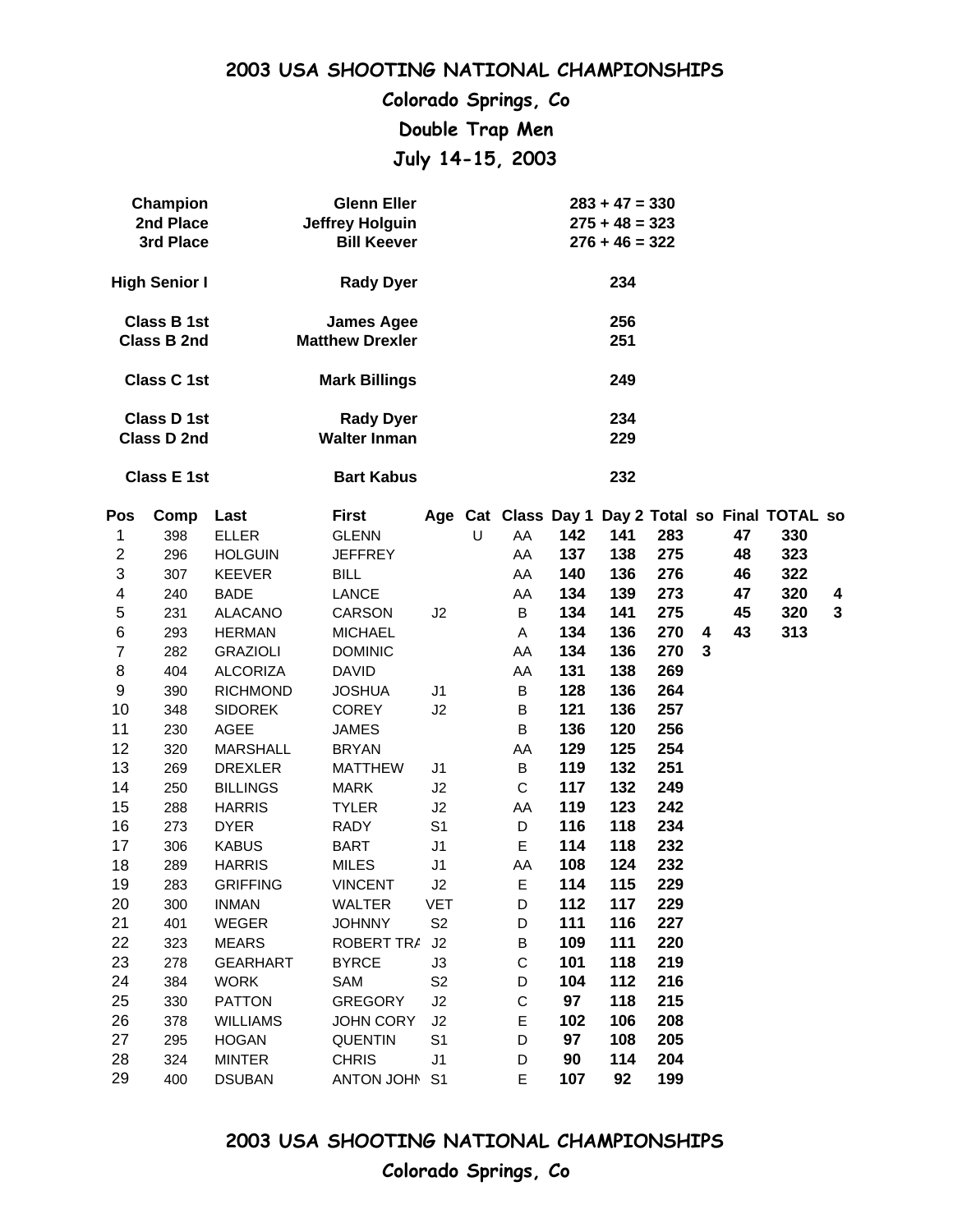## **Junior Men's Double Trap**

**July 14-15, 2003**

|     | Champion<br>2nd Place<br>3rd Place |                 | <b>Carson Alacano</b><br>Joshua Richmond<br><b>Corey Sidorek</b> |                |    |     | $275 + 41 = 316$<br>$264 + 43 = 307$<br>$257 + 41 = 298$ |     |    |                                                   |
|-----|------------------------------------|-----------------|------------------------------------------------------------------|----------------|----|-----|----------------------------------------------------------|-----|----|---------------------------------------------------|
|     | High J2                            |                 | <b>Mark Billings</b>                                             |                |    |     | 249                                                      |     |    |                                                   |
| Pos | Comp                               | Last            | First                                                            |                |    |     |                                                          |     |    | Age Cat Class Day 1 Day 2 Total so Final TOTAL so |
| 1   | 231                                | <b>ALACANO</b>  | <b>CARSON</b>                                                    | J2             | B  | 134 | 141                                                      | 275 | 41 | 316                                               |
| 2   | 390                                | <b>RICHMOND</b> | <b>JOSHUA</b>                                                    | J <sub>1</sub> | B  | 128 | 136                                                      | 264 | 43 | 307                                               |
| 3   | 348                                | <b>SIDOREK</b>  | <b>COREY</b>                                                     | J2             | B  | 121 | 136                                                      | 257 | 41 | 298                                               |
| 4   | 269                                | <b>DREXLER</b>  | <b>MATTHEW</b>                                                   | J <sub>1</sub> | B  | 119 | 132                                                      | 251 | 45 | 296                                               |
| 5   | 250                                | <b>BILLINGS</b> | MARK                                                             | J2             | C  | 117 | 132                                                      | 249 | 42 | 291                                               |
| 6   | 288                                | <b>HARRIS</b>   | <b>TYLER</b>                                                     | J2             | AA | 119 | 123                                                      | 242 | 41 | 283                                               |
| 7   | 306                                | <b>KABUS</b>    | <b>BART</b>                                                      | J <sub>1</sub> | E  | 114 | 118                                                      | 232 |    |                                                   |
| 8   | 289                                | <b>HARRIS</b>   | <b>MILES</b>                                                     | J <sub>1</sub> | AA | 108 | 124                                                      | 232 |    |                                                   |
| 9   | 283                                | <b>GRIFFING</b> | <b>VINCENT</b>                                                   | J <sub>2</sub> | Е  | 114 | 115                                                      | 229 |    |                                                   |
| 10  | 323                                | <b>MEARS</b>    | ROBERT TRA                                                       | J <sub>2</sub> | В  | 109 | 111                                                      | 220 |    |                                                   |
| 11  | 278                                | <b>GEARHART</b> | <b>BYRCE</b>                                                     | J3             | С  | 101 | 118                                                      | 219 |    |                                                   |
| 12  | 330                                | <b>PATTON</b>   | <b>GREGORY</b>                                                   | J2             | С  | 97  | 118                                                      | 215 |    |                                                   |
| 13  | 378                                | <b>WILLIAMS</b> | <b>JOHN CORY</b>                                                 | J2             | E  | 102 | 106                                                      | 208 |    |                                                   |
| 14  | 324                                | <b>MINTER</b>   | <b>CHRIS</b>                                                     | J1             | D  | 90  | 114                                                      | 204 |    |                                                   |

#### **2003 USA SHOOTING NATIONAL CHAMPIONSHIPS**

**Colorado Springs, Co Women's Double Trap July 14-15, 2003**

| Champion<br>2nd Place<br>3rd Place |                 | <b>Kelly Doll</b><br>Kyndra Hogan |                |                       |    |     |     |     |                                                                                             |     |                       |
|------------------------------------|-----------------|-----------------------------------|----------------|-----------------------|----|-----|-----|-----|---------------------------------------------------------------------------------------------|-----|-----------------------|
|                                    |                 | <b>Lynsey Arnold</b>              |                |                       |    |     | 210 |     |                                                                                             |     |                       |
| Comp                               | Last            | <b>First</b>                      |                |                       |    |     |     |     |                                                                                             |     |                       |
| 336                                | <b>RHODE</b>    | <b>KIMBERLY</b>                   |                | W U                   | AA | 139 | 135 | 274 | 48                                                                                          | 322 |                       |
| 268                                | <b>DOLL</b>     | <b>KELLY</b>                      |                | W                     | D  | 125 | 132 | 257 | 42                                                                                          | 299 |                       |
| 294                                | <b>HOGAN</b>    | <b>KYNDRA</b>                     |                | W U                   | AA | 133 | 126 | 259 | 39                                                                                          | 298 |                       |
| 376                                | <b>WILLIAMS</b> | <b>STEPHANIE</b>                  | J <sub>1</sub> | W                     | B  | 120 | 123 | 243 | 45                                                                                          | 288 |                       |
| 264                                | <b>DEMENT</b>   | <b>JOETTA</b>                     |                | W                     | AA | 120 | 123 | 243 | 42                                                                                          | 285 |                       |
| 375                                | <b>WILFONG</b>  | MIMI                              | J1             | W                     | D  | 113 | 128 | 241 | 35                                                                                          | 276 |                       |
| 235                                |                 | <b>KIRBY</b>                      | J1             | W                     | A  | 111 | 126 | 237 |                                                                                             |     |                       |
| 236                                | <b>ARNOLD</b>   | <b>LYNSEY</b>                     | J2             | W                     | Е  | 93  | 117 | 210 |                                                                                             |     |                       |
| 247                                | <b>BENDER</b>   | <b>MOLLY</b>                      | J3             | W                     | E  | 103 | 98  | 201 |                                                                                             |     |                       |
|                                    |                 | Class D 1st                       | ANDERSON       | <b>Kimberly Rhode</b> |    |     |     |     | $274 + 48 = 322$<br>$257 + 42 = 299$<br>$259 + 39 = 298$<br>Age Cat Class Day 1 Day 2 Total |     | <b>Final TOTAL so</b> |

#### **Junior Women's Double Trap**

|            | <b>Junior First</b><br><b>Stephanie Williams</b><br>Mimi Wilfong<br><b>Junior Second</b><br><b>Kirby Anderson</b><br><b>Junior Third</b> |                 |                  |   |   | 243<br>241<br>237 |                                 |     |                       |
|------------|------------------------------------------------------------------------------------------------------------------------------------------|-----------------|------------------|---|---|-------------------|---------------------------------|-----|-----------------------|
| <b>Pos</b> | Comp                                                                                                                                     | Last            | First            |   |   |                   | Age Cat Class Day 1 Day 2 Total |     | <b>Final TOTAL so</b> |
|            | 376                                                                                                                                      | <b>WILLIAMS</b> | <b>STEPHANIE</b> | W | в | 120               | 123                             | 243 |                       |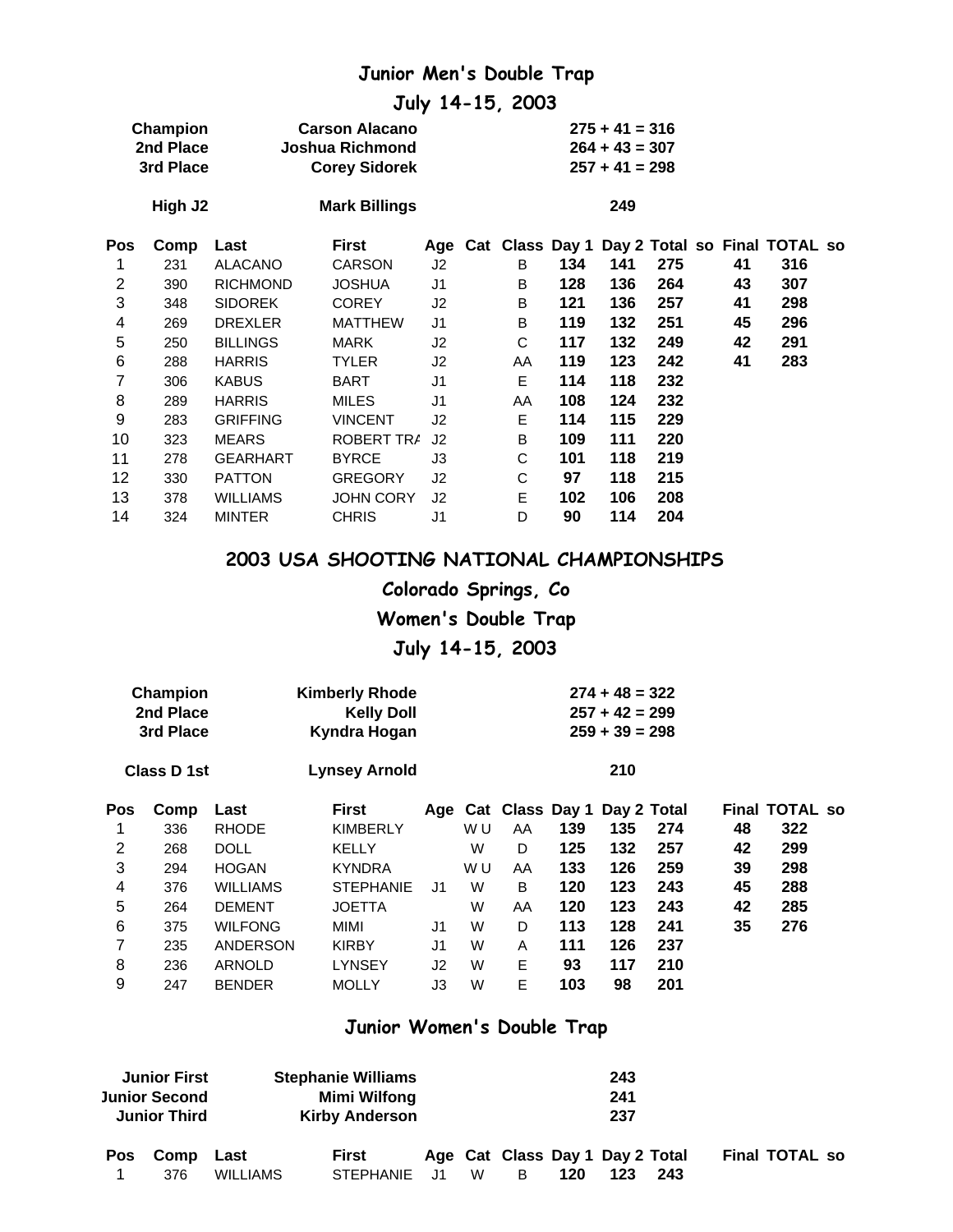|  | 2 375 WILFONG                           | <b>MIMI</b>                    |  | J1 W D <b>113 128 241</b> |  |
|--|-----------------------------------------|--------------------------------|--|---------------------------|--|
|  | 3 235 ANDERSON KIRBY J1 W A 111 126 237 |                                |  |                           |  |
|  |                                         |                                |  | J2 W E <b>93 117 210</b>  |  |
|  | 5 247 BENDER                            | MOLLY J3 W E <b>103 98 201</b> |  |                           |  |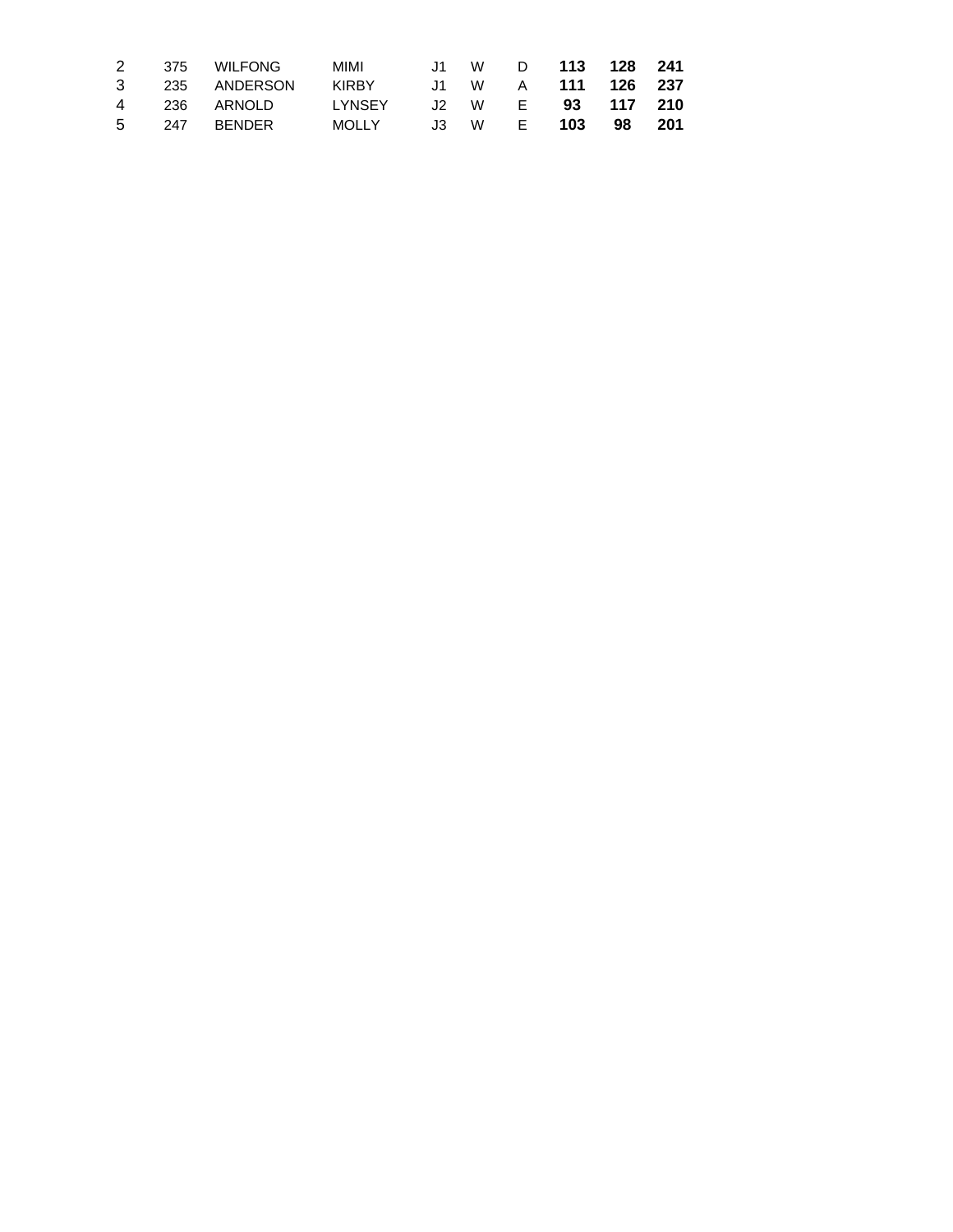**Colorado Springs, Co**

#### **Skeet Men**

# **July 10-12, 2003**

|                | Champion                                 |                   | <b>Randy Sotowa</b>                              |                |   |              |    | $294 + 25 = 319$ |    |     |    |                                                      |  |
|----------------|------------------------------------------|-------------------|--------------------------------------------------|----------------|---|--------------|----|------------------|----|-----|----|------------------------------------------------------|--|
|                | 2nd Place                                |                   | <b>Scott Schroeder</b>                           |                |   |              |    | $293 + 25 = 318$ |    |     |    |                                                      |  |
|                | 3rd Place                                |                   | <b>Allen Treadwell</b>                           |                |   |              |    | $291 + 25 = 316$ |    |     |    |                                                      |  |
|                | <b>High Collegiate</b>                   |                   | <b>Hyato Tukakosi</b>                            |                |   |              |    | 274              |    |     |    |                                                      |  |
|                | <b>High Senior I</b>                     |                   | <b>Michael Peresetsky</b>                        |                |   |              |    | 286              |    |     |    |                                                      |  |
|                |                                          |                   |                                                  |                |   |              |    |                  |    |     |    |                                                      |  |
|                | <b>Class A 1st</b><br><b>Class A 2nd</b> |                   | <b>Michael Knowlton</b><br><b>Hyato Tukakosi</b> |                |   |              |    | 276<br>274       |    |     |    |                                                      |  |
|                |                                          |                   |                                                  |                |   |              |    |                  |    |     |    |                                                      |  |
|                | <b>Class B 1st</b>                       |                   | <b>Mark Muzyka</b>                               |                |   |              |    | 280              |    |     |    |                                                      |  |
|                | <b>Class B 2nd</b>                       |                   | Sai Chiang                                       |                |   |              |    | 270              |    |     |    |                                                      |  |
|                | <b>Class B 3rd</b>                       |                   | <b>Richard Kotzur</b>                            |                |   |              |    | 266              |    |     |    |                                                      |  |
|                | <b>Class C 1st</b>                       |                   | <b>Mark Schutzius</b>                            |                |   |              |    | 260              |    |     |    |                                                      |  |
|                | <b>Class C 2nd</b>                       |                   | <b>Matthew Schutzius</b>                         |                |   |              |    | 259              |    |     |    |                                                      |  |
|                | <b>Class C 3rd</b>                       |                   | <b>Will Huff</b>                                 |                |   |              |    | 259              |    |     |    |                                                      |  |
|                | <b>Class E 1st</b>                       |                   | <b>Jesse Musser</b>                              |                |   |              |    | 267              |    |     |    |                                                      |  |
|                | <b>Class E 2nd</b>                       |                   | <b>Hayden Wise</b>                               |                |   |              |    | 242              |    |     |    |                                                      |  |
| Pos            | Comp Last                                |                   | <b>First</b>                                     |                |   |              |    |                  |    |     |    | Age Cat Class Day 1 Day 2 Day 3 Total Final TOTAL so |  |
| 1              | 385                                      | <b>SOTOWA</b>     | <b>RANDY</b>                                     |                | U | AA           | 99 | 96               | 99 | 294 | 25 | 319                                                  |  |
| $\overline{c}$ | 343                                      | <b>SCHROEDER</b>  | <b>SCOTT</b>                                     |                |   | AA           | 98 | 96               | 99 | 293 | 25 | 318                                                  |  |
| 3              | 361                                      | <b>TREADWELL</b>  | <b>ALLEN</b>                                     |                |   | AA           | 99 | 97               | 95 | 291 | 25 | 316                                                  |  |
| 4              | 338                                      | <b>ROY</b>        | <b>BILL</b>                                      |                |   | AA           | 96 | 97               | 95 | 288 | 25 | 313                                                  |  |
| 5              | 373                                      | <b>WEEKS</b>      | <b>MARK</b>                                      |                |   | AA           | 94 | 97               | 97 | 288 | 23 | 311                                                  |  |
| 6              | 331                                      | <b>PERESETSKY</b> | <b>MICHAEL</b>                                   | S <sub>1</sub> |   | AA           | 98 | 92               | 96 | 286 | 19 | 305                                                  |  |
| $\overline{7}$ | 395                                      | <b>DUARTE</b>     | <b>DIEGO</b>                                     |                |   | AA           | 96 | 99               | 94 | 289 |    |                                                      |  |
| 8              | 271                                      | <b>DULOHERY</b>   | <b>SHAWN</b>                                     |                |   | AA           | 98 | 97               | 91 | 286 |    |                                                      |  |
| 9              | 253                                      | <b>BUFFA</b>      | <b>JOE</b>                                       |                |   | AA           | 92 | 97               | 96 | 285 |    |                                                      |  |
| 10             | 286                                      | <b>HANCOCK</b>    | <b>VINCENT</b>                                   | J3             |   | $\mathsf{C}$ | 91 | 95               | 98 | 284 |    |                                                      |  |
| 11             | 386                                      | <b>KNECHT</b>     | <b>ADAM</b>                                      | J1             |   | AA           | 95 | 94               | 95 | 284 |    |                                                      |  |
| 12             | 291                                      | <b>HART</b>       | <b>CLAY</b>                                      |                |   | AA           | 97 | 92               | 95 | 284 |    |                                                      |  |
| 13             | 317                                      | <b>LACKEY</b>     | <b>BRAZOS</b>                                    | J1             |   | AA           | 94 | 93               | 96 | 283 |    |                                                      |  |
| 14             | 363                                      | VAIL              | <b>KENT</b>                                      | J1             |   | AA           | 91 | 95               | 94 | 280 |    |                                                      |  |
| 15             | 327                                      | <b>MUZYKA</b>     | <b>MARK</b>                                      | J2             |   | B            | 92 | 94               | 94 | 280 |    |                                                      |  |
| 16             | 311                                      | <b>KNOWLTON</b>   | <b>MICHAEL</b>                                   | S <sub>1</sub> |   | A            | 94 | 89               | 93 | 276 |    |                                                      |  |
| 17             | 365                                      | <b>VAUGHN</b>     | JAY                                              |                |   | AA           | 93 | 89               | 93 | 275 |    |                                                      |  |
| 18             | 362                                      | <b>TUKAKOSI</b>   | <b>HYATO</b>                                     | J <sub>1</sub> | U | A            | 95 | 88               | 91 | 274 |    |                                                      |  |
| 19             | 358                                      | <b>TARANTINI</b>  | <b>NICO</b>                                      | J1             |   | Α            | 87 | 90               | 94 | 271 |    |                                                      |  |
| 20             | 257                                      | <b>CHIANG</b>     | SAI                                              | S <sub>1</sub> |   | B            | 90 | 93               | 87 | 270 |    |                                                      |  |
| 21             | 326                                      | <b>MUSSER</b>     | <b>JESSE</b>                                     | J2             |   | E            | 87 | 92               | 88 | 267 |    |                                                      |  |
| 22             | 243                                      | <b>BEATINI</b>    | <b>HANK</b>                                      | S <sub>2</sub> |   | A            | 89 | 90               | 87 | 266 |    |                                                      |  |
| 23             | 266                                      | <b>DICKSON</b>    | <b>JOE</b>                                       | S <sub>1</sub> |   | AA           | 87 | 89               | 90 | 266 |    |                                                      |  |
| 24             | 312                                      | <b>KOTZUR</b>     | <b>RICHARD</b>                                   |                |   | $\sf B$      | 90 | 90               | 86 | 266 |    |                                                      |  |
| 25             | 381                                      | <b>WISE</b>       | <b>HUNTER</b>                                    | J2             |   | B            | 86 | 90               | 89 | 265 |    |                                                      |  |
| 26             | 333                                      | <b>PINKSTON</b>   | <b>ROD</b>                                       |                |   | AA           | 87 | 89               | 88 | 264 |    |                                                      |  |
| 27             | 329                                      | <b>NICHOLSON</b>  | <b>MARK</b>                                      |                |   | B            | 87 | 89               | 88 | 264 |    |                                                      |  |
| 28             | 304                                      | <b>JOHNSON</b>    | <b>BRIAN</b>                                     |                |   | AA           | 91 | 82               | 90 | 263 |    |                                                      |  |
| 29             | 280                                      | <b>GOUGLER</b>    | J.P.                                             | J2             |   | B            | 83 | 94               | 85 | 262 |    |                                                      |  |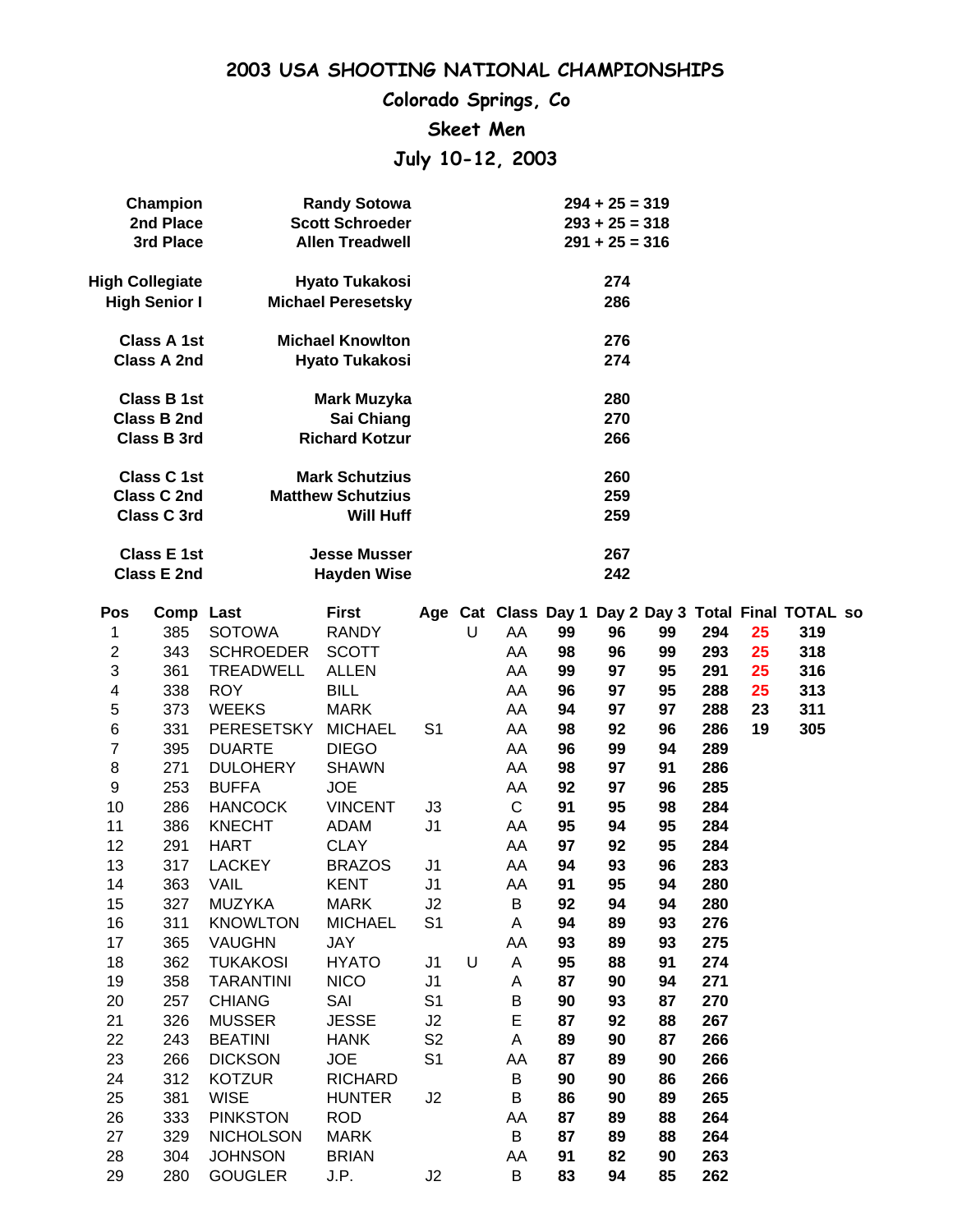| 30 | 344 | SCHUTZIUS         | MARK D. II     | J2             |     | D  | 91 | 86 | 83 | 260 |
|----|-----|-------------------|----------------|----------------|-----|----|----|----|----|-----|
| 31 | 345 | <b>SCHUTZIUS</b>  | <b>MATTHEW</b> | J3             |     | D  | 82 | 89 | 88 | 259 |
| 32 | 298 | HUFF              | WILL           | J2             |     | С  | 84 | 91 | 84 | 259 |
| 33 | 308 | <b>KENSINGER</b>  | <b>TROY</b>    | J2             |     | C  | 86 | 85 | 88 | 259 |
| 34 | 276 | <b>FONG</b>       | KEN            | S <sub>1</sub> |     | В  | 82 | 86 | 88 | 256 |
| 35 | 347 | <b>SHIRLOO</b>    | AHMAD          |                |     | B  | 82 | 88 | 86 | 256 |
| 36 | 270 | <b>DUGAN</b>      | <b>DON</b>     |                |     | A  | 83 | 84 | 84 | 251 |
| 37 | 277 | <b>FREIBURGER</b> | <b>BRIAN</b>   |                |     | AA | 83 | 79 | 87 | 249 |
| 38 | 263 | <b>CURRAN</b>     | THOMAS         |                | VET | C  | 83 | 81 | 85 | 249 |
| 39 | 383 | WISE              | <b>HANK</b>    | S <sub>1</sub> |     | AA | 78 | 84 | 80 | 242 |
| 40 | 382 | WISE              | <b>HAYDEN</b>  | JЗ             |     | Е  | 78 | 89 | 75 | 242 |
| 41 | 342 | <b>SCHOLES</b>    | JOE            |                |     | AA | 77 | 83 | 80 | 240 |
| 42 | 301 | <b>INSKEEP</b>    | <b>KEVIN</b>   |                |     | AA | 79 | 79 | 81 | 239 |
| 43 | 380 | WINGER            | <b>RUSSELL</b> | J1             | U   | В  | 77 | 79 | 82 | 238 |
| 44 | 256 | <b>CHIANG</b>     | <b>KIRK</b>    | JЗ             |     | E  | 72 | 84 | 75 | 231 |
| 45 | 368 | WALSH             | <b>STEPHEN</b> | S <sub>1</sub> |     | С  | 70 | 76 | 78 | 224 |
| 46 | 287 | HANKS             | <b>JEFFERY</b> |                |     | AA | 79 | 77 | 62 | 218 |
| 47 | 357 | <b>TARANTINI</b>  | THEO           | S <sub>2</sub> |     | E  | 68 | 64 | 60 | 192 |
| 48 | 233 | <b>ALEXANDER</b>  | <b>SEAN</b>    | J3             |     | E  | 49 | 50 | 51 | 150 |
|    |     |                   |                |                |     |    |    |    |    |     |

\*Three target penalty per rule # 9.6.1.2 (Absent)

### **2003 USA SHOOTING NATIONAL CHAMPIONSHIPS**

## **Colorado Springs, Co**

#### **Junior Men Skeet**

## **July 10-12, 2003**

| Champion  | <b>Vincent Hancock</b>   | $284 + 25 = 309 + 2$ |
|-----------|--------------------------|----------------------|
| 2nd Place | <b>Adam Knecht</b>       | $284 + 25 = 309 + 1$ |
| 3rd Place | <b>Brazos Lackey</b>     | $283 + 23 = 306$     |
| High J2   | Mark Muzyka              | 280                  |
| High J3   | <b>Matthew Schutzius</b> | 259                  |

| Pos            | Comp Last |                  | <b>First</b>   |                |   | Age Cat Class Day 1 |    |    |    |     |    | Day 2 Day 3 Total Final TOTAL so |              |
|----------------|-----------|------------------|----------------|----------------|---|---------------------|----|----|----|-----|----|----------------------------------|--------------|
| 1              | 286       | <b>HANCOCK</b>   | <b>VINCENT</b> | J3             |   | C                   | 91 | 95 | 98 | 284 | 25 | 309                              | $\mathbf{2}$ |
| $\overline{2}$ | 386       | <b>KNECHT</b>    | ADAM           | J <sub>1</sub> |   | AA                  | 95 | 94 | 95 | 284 | 25 | 309                              | $\mathbf 1$  |
| 3              | 317       | <b>LACKEY</b>    | <b>BRAZOS</b>  | J1             |   | AA                  | 94 | 93 | 96 | 283 | 23 | 306                              |              |
| 4              | 327       | <b>MUZYKA</b>    | <b>MARK</b>    | J2             |   | B                   | 92 | 94 | 94 | 280 | 24 | 304                              | $\mathbf{2}$ |
| 5              | 363       | VAIL             | <b>KENT</b>    | J <sub>1</sub> |   | AA                  | 91 | 95 | 94 | 280 | 24 | 304                              | $\mathbf 1$  |
| 6              | 362       | <b>TUKAKOSI</b>  | <b>HYATO</b>   | J1             | U | A                   | 95 | 88 | 91 | 274 | 24 | 298                              |              |
| 7              | 358       | TARANTINI        | <b>NICO</b>    | J1             |   | Α                   | 87 | 90 | 94 | 271 |    |                                  |              |
| 8              | 326       | <b>MUSSER</b>    | <b>JESSE</b>   | J2             |   | E                   | 87 | 92 | 88 | 267 |    |                                  |              |
| 9              | 381       | <b>WISE</b>      | <b>HUNTER</b>  | J2             |   | B                   | 86 | 90 | 89 | 265 |    |                                  |              |
| 10             | 280       | <b>GOUGLER</b>   | J.P.           | J2             |   | B                   | 83 | 94 | 85 | 262 |    |                                  |              |
| 11             | 344       | <b>SCHUTZIUS</b> | MARK D. II     | J2             |   | D                   | 91 | 86 | 83 | 260 |    |                                  |              |
| 12             | 345       | <b>SCHUTZIUS</b> | <b>MATTHEW</b> | JЗ             |   | D                   | 82 | 89 | 88 | 259 |    |                                  |              |
| 13             | 298       | <b>HUFF</b>      | <b>WILL</b>    | J2             |   | С                   | 84 | 91 | 84 | 259 |    |                                  |              |
| 14             | 308       | <b>KENSINGER</b> | TROY           | J2             |   | С                   | 86 | 85 | 88 | 259 |    |                                  |              |
| 15             | 382       | WISE             | <b>HAYDEN</b>  | JЗ             |   | E                   | 78 | 89 | 75 | 242 |    |                                  |              |
| 16             | 380       | WINGER           | <b>RUSSELL</b> | J1             | U | B                   | 77 | 79 | 82 | 238 |    |                                  |              |
| 17             | 256       | <b>CHIANG</b>    | <b>KIRK</b>    | J3             |   | E                   | 72 | 84 | 75 | 231 |    |                                  |              |
| 18             | 233       | <b>ALEXANDER</b> | <b>SEAN</b>    | J3             |   | E                   | 49 | 50 | 51 | 150 |    |                                  |              |